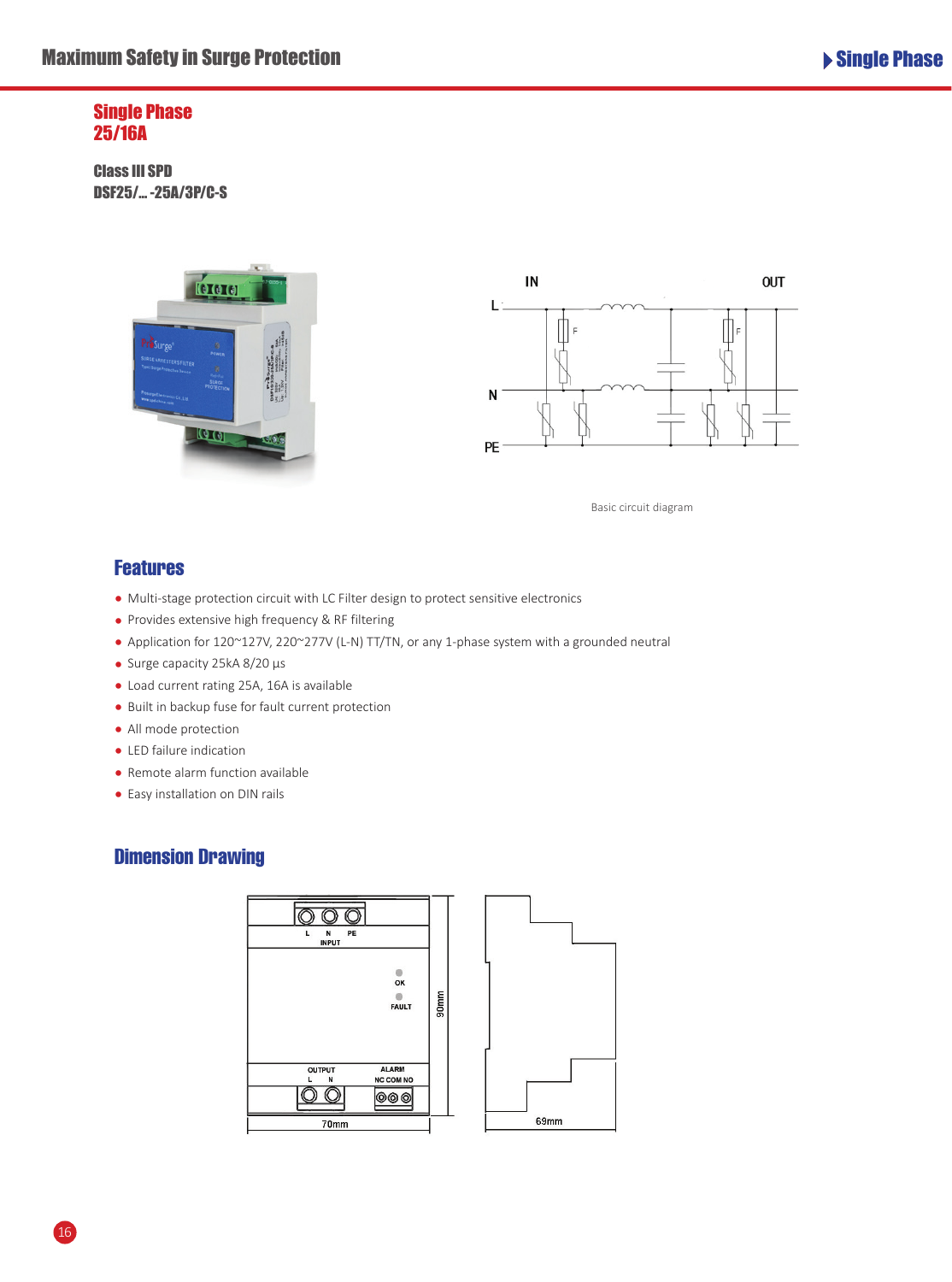## Technical Data

| <b>Model</b>                                              |              |                                 | DSF25/175-25A/3P/C-S                                                                                          | DSF25/320-25A/3P/C-S  |
|-----------------------------------------------------------|--------------|---------------------------------|---------------------------------------------------------------------------------------------------------------|-----------------------|
| Compliance                                                |              |                                 | IEC61643-11; UL 1449 4 <sup>th</sup> ; IEC61000-6; ANSI/IEEE C62.41; AS1768-1991; AS3100                      |                       |
| Category IEC/EN/UL                                        |              |                                 | Class III / Type 3                                                                                            |                       |
| Ports/Protection Mode                                     |              |                                 | All mode protection                                                                                           |                       |
| Protection Technology                                     |              |                                 | MOV technology<br>Thermal protection<br>LC filter<br>Built-in backup fuse                                     |                       |
| Power System                                              |              | $U_{n}$                         | 120-127V single phase                                                                                         | 220-277V single phase |
| Max. Continuous Operating Voltage (AC/DC)                 |              | $\cup_{_{\text{\tiny C}}}$      | 175/230V                                                                                                      | 320/420V              |
| Rated Load Current                                        |              |                                 | 25A                                                                                                           |                       |
| Nominal Discharge Current (8/20µs)                        |              | $\mathsf{I}_n$                  | L-N 10kA, N-E 3kA, L-E 3kA                                                                                    |                       |
| Max. Discharge Current (8/20µs)                           |              | $I_{\text{max}}$                | L-N 25kA, N-E 6kA, L-E 6kA                                                                                    |                       |
| Voltage Impulse (1.2/50µs)                                |              | $\overline{U_{\underline{oc}}}$ | 10kV                                                                                                          |                       |
| Total Surge Capacity Per Line (8/20µs)                    |              | l <sub>total</sub>              | 31 kA                                                                                                         |                       |
| Voltage Protection Level                                  | L-N @6kV/3kA | <b>VPR</b>                      | $<$ 0.7 $kV$                                                                                                  | < 1.0kV               |
|                                                           | $L-N$ @In    | $U_p$                           | $<$ 0.8 $kV$                                                                                                  | <1.2kV                |
| Residual Current                                          |              | $I_{PE}$                        | <1mA                                                                                                          |                       |
| Voltage Drop                                              |              |                                 | < 2V at rated load current                                                                                    |                       |
| Temporary Overvoltage TOV<br>-Withstand Mode              |              | $U_{\text{tov}}$                | 195V/5s                                                                                                       | 370V/5s               |
| Response Time                                             |              | $t_A$                           | 5ns                                                                                                           |                       |
| Filter Attenuation                                        |              | dB                              | >45dB @ 1MHz                                                                                                  |                       |
| Recommended External Over Current Protection In<br>Series |              |                                 | 25A Fuse or CB                                                                                                |                       |
| <b>Protect Status Indication</b>                          |              |                                 | 2 part display, Power OK, Protection fault                                                                    |                       |
| Remote Alarm                                              |              |                                 | Dry contact alarm relay - 125Vac 1A; 30Vdc, 2A                                                                |                       |
| Connecting Cable                                          |              |                                 | Power: single-strand 6mm <sup>2</sup> ; multi-strand 4mm <sup>2</sup><br>Remote: 1.5 mm <sup>2</sup> (16 AWG) |                       |
| Environment                                               |              |                                 | Temperature Range: - 10°C ~ +60°C<br>Humidity: ≤95%<br>Altitude: ≤2000m                                       |                       |
| Mounting                                                  |              |                                 | 35mm DIN-rail in accordance with EN 50022/DIN46277-3                                                          |                       |
| Location Category                                         |              |                                 | Indoor                                                                                                        |                       |
| Degree of Protection                                      |              |                                 | <b>IP20</b>                                                                                                   |                       |
| Dimension                                                 |              |                                 | 90mm (L) x 70mm (W) x 69mm (H) approx                                                                         |                       |
| Approvals, Certification                                  |              |                                 | <b>CE</b>                                                                                                     |                       |

## Other Models

| <b>Power System</b> | <b>Load Current</b> | <b>Model Recommended</b> | <b>Recommended External Over Current</b><br><b>Protection In Series</b> |
|---------------------|---------------------|--------------------------|-------------------------------------------------------------------------|
| Single phase 2W+G   | 16A                 | DSF25/-16A/3P/C-S        | 16A CB/Fuse                                                             |